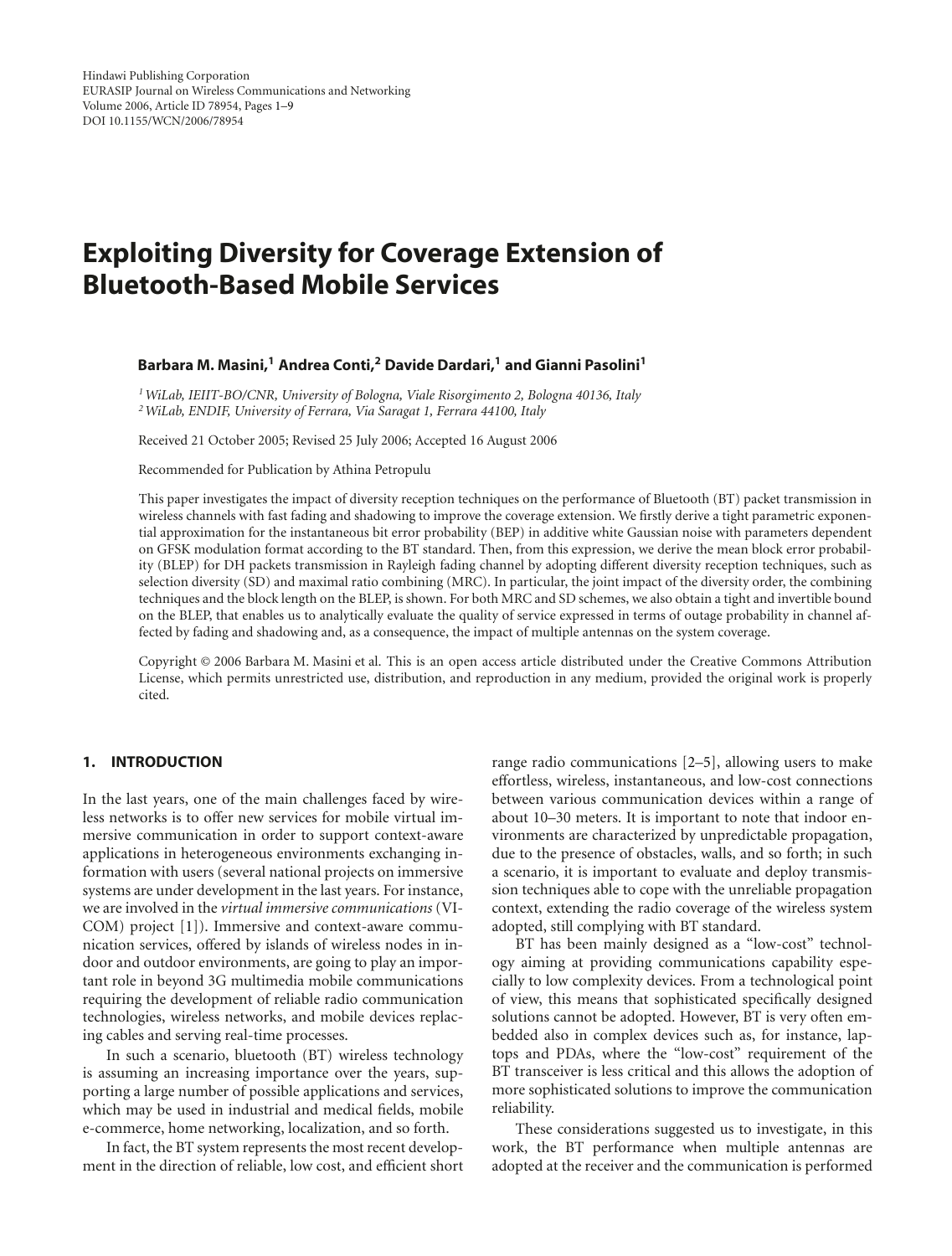in the presence of additive white Gaussian noise (AWGN), fading and shadowing. Note that the adoption of multiple antennas, placed, for instance, in the back of the laptop screen, does not change the modulation technique nor the spectral occupancy, hence it is fully compliant with the BT specification [\[2\]](#page-7-2).

Hereafter, the performance improvement that can be achieved by a BT system adopting an *N*-branches maximal ratio combining (MRC) receiver in Rayleigh fading is firstly accurately investigated. As example results, the impact of the diversity order on the mean block error probability (BLEP) will be shown. The MRC technique requires a number of channel estimators tracking fading evolutions equal to the number of antennas. Then, to meet also the low cost in processing, we obtain the performance when the selection diversity (SD) combining technique is adopted. In fact, this technique is generally less complex than MRC because it only requires the estimation of the strongest signal among the branches.

By passing through and for the sake of completeness, we extend the performance evaluation for MRC technique to the Nakagami-*m* fading distribution per branch.

In real propagation environment, both small-scale and large-scale effects due to fading and shadowing, respectively, have to be considered for a proper performance evaluation (see, e.g., [\[6](#page-7-4), [7](#page-7-5)]). Hence, we also take into account a lognormal shadowing channel, extending our description to large-scale channel effects. In fact, real-time applications in mobile networks are a major technical challenge: multiplayer games, group-work, multimedia entertainment, voice-over-IP, and so forth are the most attractive candidates to be used over BT mobile networks even if supporting or provisioning real-time services is quite difficult due to the unpredictable propagation type and to the degree of mobility.

When real-time applications are considered, figures of merit averaged over fading, such as the mean bit error probability (BEP) or the mean packet error probability (PEP), are not sufficient to suitably characterize the system performance, hence the outage probability is also derived in this work as an important index of the system behavior over large-scale effects.

These results, although if not strictly related to BT optimization, are useful when designing other kinds of lowcost communication enabled devices, such as wireless sensors, based on Gaussian frequency shift keying (GFSK) modulation.

The paper is organized as follows: in [Section 2,](#page-1-0) the mean BLEP and a tight bound are derived as a function of block length, diversity order, antenna combining technique, and the modulation parameters, following the parametric expression for the instantaneous BEP here introduced. In [Section 3,](#page-3-0) the outage probability is evaluated in fading and shadowing channels together with the impact of the diversity reception on the communication range extension. In [Section 4,](#page-4-0) numerical results are presented and our conclusions are given in [Section 5.](#page-6-0)

#### <span id="page-1-0"></span>**2. PACKET ERROR PROBABILITY EVALUATION**

A complete investigation on BT performance requires, in general, the adoption of an integrated approach jointly taking aspects related to different protocol layers into account. In almost cases, the only practicable way to perform such an investigation is the realization of system or network simulators whose elaborations are, usually, time consuming. The availability of analytical models describing the overall performance up to a given protocol level, would alleviate the complete system investigation (see, e.g., [\[8](#page-7-6)]).

As far as the model of the physical level behavior is concerned, in this paper we derive an analytical expression of the mean BLEP for  $DH<sup>1</sup>$  packets transmission in BT links affected by fading and with diversity reception. This is obtained starting from a parametric tight approximation of the instantaneous BEP. Parameters values depend on the normalized maximum frequency deviation,  $f_dT$  ( $f_d$  being the maximum frequency deviation and *T* being the bit duration), of the BT GFSK modulation. In particular, we approximate the instantaneous BEP with the following exponential parametric expression [\[9](#page-7-7)]:

<span id="page-1-1"></span>
$$
P_b(\gamma) \simeq a \cdot e^{-b \cdot \gamma},\tag{1}
$$

where *γ* is the instantaneous signal-to-noise ratio (SNR), and parameters *a* and *b* have to be properly chosen depending on the normalized maximum frequency deviation  $f_dT$ .

For instance, in the case  $f_dT = 0.165$ , which is within the interval [0*.*14, 0*.*175] permitted by BT specification [\[2](#page-7-2)], we found that a tight approximation can be obtained when  $a = 0.47$  and  $b = 0.52$ , as shown in [Figure 1](#page-2-0) referred to a co-herent demodulation.<sup>2</sup> In [Figure 1](#page-2-0) the analytical model  $(1)$ with proper parameters  $(a, b)$  is compared with simulation results. A good agreement can be noticed between the parametric model and simulation results (see, e.g., [\[10\]](#page-7-8)).

For different modulation formats, that is, for different  $f_dT$  values, it is possible to find out different couples  $(a, b)$ representing the best approximation of the instantaneous BEP also outside the BT admitted range. As an example, for noncoherent demodulation, we obtained the following values (*a*, *b*) for various *fdT* [\[9\]](#page-7-7): (0*.*08, 0*.*22), (0*.*22, 0*.*52),  $(0.24, 0.66)$  for  $f_dT = 0.21, 0.3, 0.4$ , respectively. Thus, it can be observed that the proposed approach is also valid for noncoherent demodulation, by simply changing the parameters *a* and *b*. Obviously, in this case, only SD can be performed.

In the following, we will consider the case of coherent detection.

Taking advantage of the knowledge of the empirical pa-rameters of [\(1\)](#page-1-1) for different  $f_dT$  values, through the proposed methodology, it is straightforward to obtain the mean BLEP in fading channels also for a generic GFSK system (being the GFSK modulation so common among short range

<sup>&</sup>lt;sup>1</sup> DH stands for data-high rate and represents unprotected data packets for an ACL (asynchronous connection less) link [\[2](#page-7-2)].

<sup>2</sup> The parameters *a* and *b* have been empirically found by fitting simulative results with the minimum mean square error technique.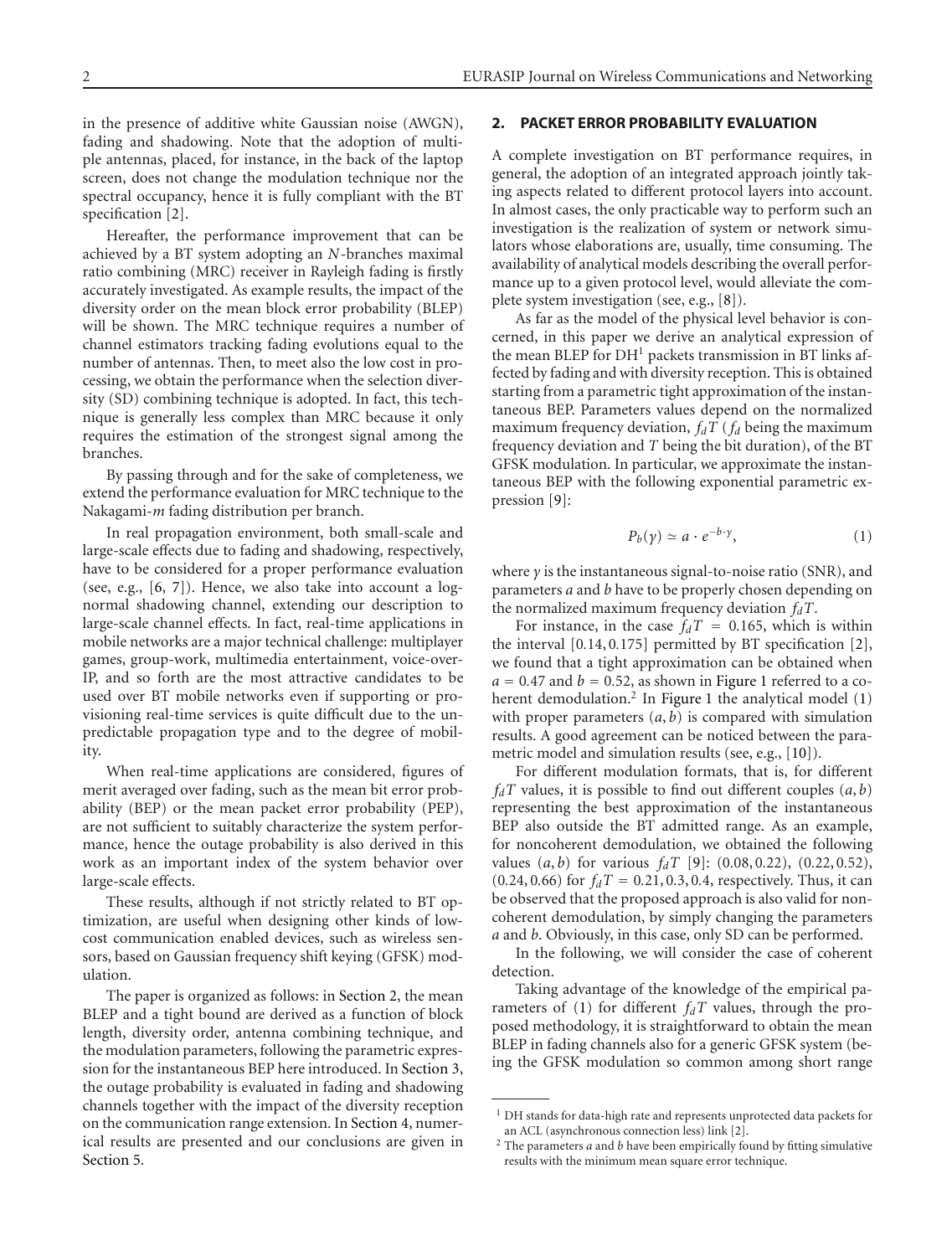

<span id="page-2-0"></span>Figure 1: Bit error probability versus the instantaneous SNR in AWGN channel when  $f_dT = 0.165$ : simulation and analytical results.

radio systems or radio mobile systems) with diversity reception.

The relevance of [\(1\)](#page-1-1) is that it allows the derivation of overall performance figures (such as the packet error probability or the throughput) without performing time consuming bit level simulations [\[8](#page-7-6)].

Assuming independent errors on a block of *N*<sub>BL</sub> bits and by means of [\(1\)](#page-1-1), the instantaneous BLEP, that is, the probability to have at least an error in a block of bits, can be written as

$$
P_{BL}(\gamma) = 1 - (1 - P_b(\gamma))^{N_{BL}} = 1 - \sum_{k=0}^{N_{BL}} {N_{BL} \choose k} (-a)^k e^{-kby} = \sum_{k=1}^{N_{BL}} {N_{BL} \choose k} (-1)^{k+1} (a)^k e^{-kby}.
$$
(2)

We assume the fading to be constant over a block but statistically independent among branches with identical distribution on mean value *γ* [\[11](#page-7-9)].

By averaging the instantaneous BLEP over fading statistic, we obtain the following expression for the mean BLEP:

$$
P_{BL}(\overline{\gamma}) = \mathbb{E}_{\gamma} \left\{ 1 - (1 - P_b(\gamma))^{N_{BL}} \right\}
$$
  
= 
$$
\sum_{k=1}^{N_{BL}} {N_{BL} \choose k} (-1)^{k+1} a^k \mathbb{E}_{\gamma} \left\{ e^{-bk\gamma} \right\}.
$$
 (3)

Recalling the definition of the moment generating function (MGF) [\[11](#page-7-9)[–15\]](#page-7-10) of *γ*, that is,  $\Phi_{\gamma}(s) \triangleq \mathbb{E}_{\gamma}\{e^{s\gamma}\}\,$ , [\(3\)](#page-2-1) becomes

$$
P_{\text{BL}}(\overline{\gamma}) = \sum_{k=1}^{N_{\text{BL}}} \binom{N_{\text{BL}}}{k} (-1)^{k+1} a^k \Phi_{\gamma}(-bk). \tag{4}
$$

The general form for [\(4\)](#page-2-2) enables us to consider different fading statistics and diversity techniques. It has to be specialized to particular fading characteristics and diversity techniques by adopting the appropriate MGF.

For *N*-branches MRC and Rayleigh independent identically distributed (i.i.d.) fading channels, the MGF is given by (see, e.g., [\[9](#page-7-7), [13](#page-7-11)])

<span id="page-2-3"></span>
$$
\Phi_{\gamma}(s) = (1 - s\overline{\gamma})^{-N},\tag{5}
$$

hence, [\(4\)](#page-2-2) results in

$$
P_{\text{BL}}(\overline{\gamma}) = \sum_{k=1}^{N_{\text{BL}}} \binom{N_{\text{BL}}}{k} (-1)^{k+1} a^k (1 + k b \overline{\gamma})^{-N}.
$$
 (6)

Since in a BT data packet the payload is the longest and the least protected field, the mean packet error probability (PEP) almost coincides with the mean payload error probability, *PE*pa [\[8\]](#page-7-6). In particular, for DH packets the payload has no error protection [\[2](#page-7-2)] and having fixed *N*<sub>BL</sub> equal to the payload length, we can state that the PEP of DH packets can be approximated as

<span id="page-2-6"></span>
$$
PEP(\overline{\gamma}) \simeq PE_{pa}(\overline{\gamma}) = P_{BL}(\overline{\gamma}). \tag{7}
$$

It follows that [\(6\)](#page-2-3) can be conveniently used for evaluating the mean PEP of DH packet types. Similar derivation are proposed in [\[8](#page-7-6)] also for BT data-medium rate (DM) packets, where the payload foresees a code-error protection.

In many applications, figures of merit such as the BLEPbased outage probability are necessary and the inversion of [\(6\)](#page-2-3) is required to analytically derive the SNR for a given BLEP target [\[16\]](#page-7-12). This problem is not analytically tractable and, in this case, we substitute the BLEP with a tight invertible bound. By observing that in the last factor of [\(6\)](#page-2-3) the term 1 can be neglected with respect to the term *kbγ* for large values of the mean SNR, we obtain the asymptotical behavior of the mean BLEP, that is also an upper bound, as given by the following invertible expression:

<span id="page-2-5"></span><span id="page-2-4"></span>
$$
P_{\text{BL},U} = \min\left\{1, \frac{C_{\text{MRC}}}{\overline{\gamma}^N}\right\},\tag{8}
$$

where

$$
C_{\text{MRC}} = \sum_{k=1}^{N_{\text{BL}}} \binom{N_{\text{BL}}}{k} (-1)^{k+1} a^k (kb)^{-N}.
$$
 (9)

<span id="page-2-1"></span>As will be shown in [Section 4,](#page-4-0) the asymptotical BLEP in [\(8\)](#page-2-4) represents a simple invertible and accurate upper-bound of the mean BLEP for diversity orders, block lengths, and mean BLEPs of interest (i.e.,  $P_{BL} \leq 10^{-1}$ ). The fact that [\(8\)](#page-2-4) is invertible allows us to analytically evaluate the system outage probability [\[16\]](#page-7-12). In [Table 1](#page-3-1) some values of interest for  $C_{\text{MRC}}$ with different  $N_{BL}$  and  $N$  are reported for  $f_dT = 0.165$ , that is a case of particular interest for BT standard.

<span id="page-2-2"></span>Regarding the diversity combining techniques, it is well known that MRC provides the best performance but requires a number of channel estimators equal to the diversity order.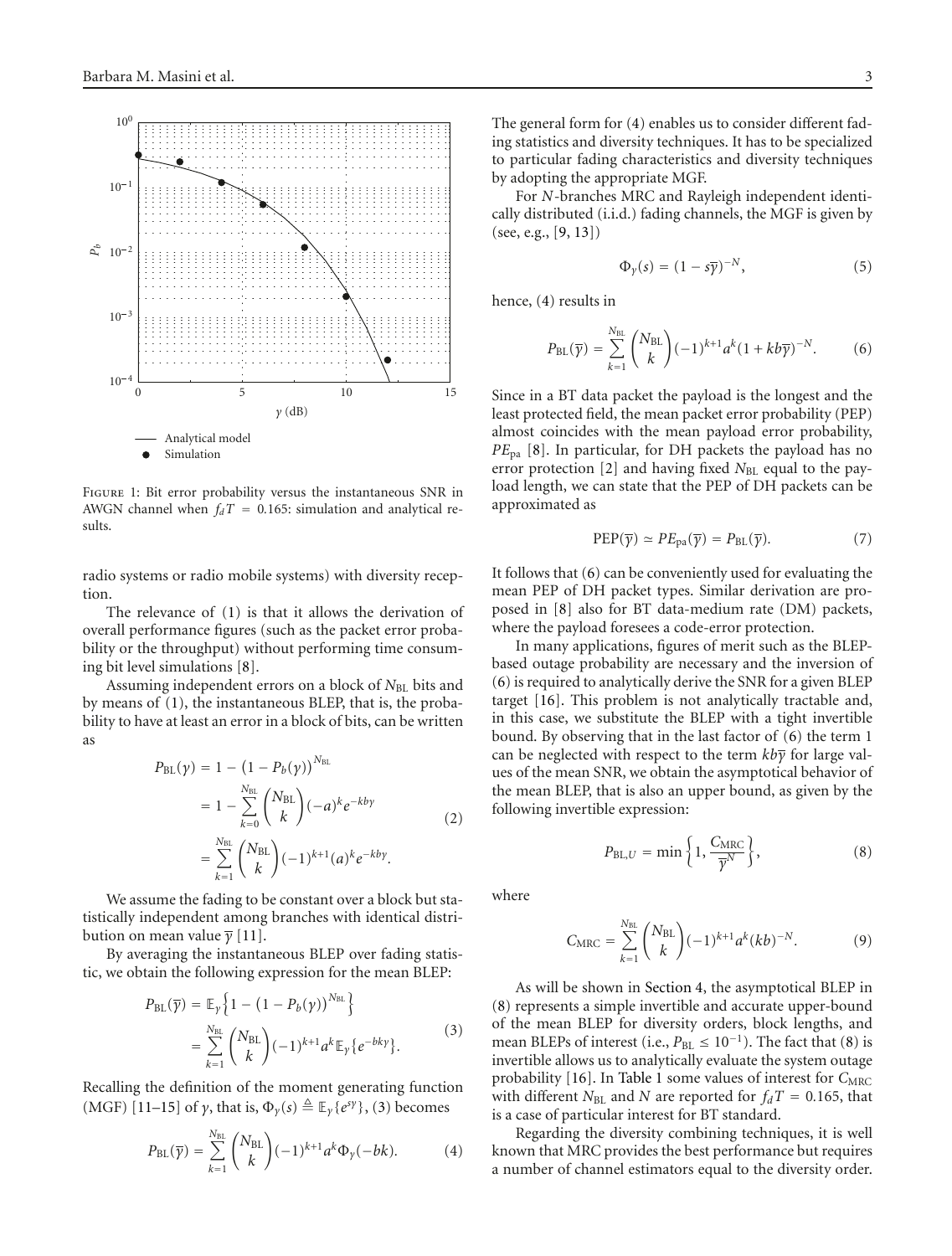| $N_{\rm BL} \backslash N$ | 1                |          | 2                |          |
|---------------------------|------------------|----------|------------------|----------|
|                           | $C_{\text{MRC}}$ | $C_{SD}$ | $C_{\text{MRC}}$ | $C_{SD}$ |
| 20                        | 5.47             | 5.47     | 17.89            | 35.79    |
| 40                        | 6.78             | 6.78     | 25.95            | 51.91    |
| 80                        | 8.10             | 8.10     | 35.80            | 71.60    |
| 110                       | 7.62             | 7.62     | 41.24            | 81.94    |
| $N_{\rm BL} \backslash N$ | 3                |          | 4                |          |
|                           | $C_{\text{MRC}}$ | $C_{SD}$ | $C_{\text{MRC}}$ | $C_{SD}$ |
| 20                        | 46.21            | 277.27   | 104.94           | 2518.48  |
| 40                        | 75.00            | 450.01   | 184.11           | 4418.66  |
| 80                        | 115.77           | 694.61   | 309.38           | 7425.21  |
| 110                       | 139.17           | 834.97   | 387.11           | 9290.69  |

<span id="page-3-1"></span>TABLE 1: Values of  $C_{\text{MRC}}$  and  $C_{\text{SD}}$  in [\(9\)](#page-2-5) and [\(14\)](#page-3-2) for different  $N_{\text{BL}}$ and *N* in Rayleigh fading.

Since, in some cases, the reduction of devices complexity represents an important issue for BT, we also investigate the BT performance for an *N*-branches SD receiver scheme that only requires the estimation of the strongest path by choosing the branch with the highest SNR.<sup>3</sup>

The MGF for an *N*-branches SD receiver in Rayleigh channels is given by [\[13](#page-7-11), [15](#page-7-10)]

$$
\Phi_{\gamma}(s) = \sum_{h=0}^{N-1} \frac{(-1)^h N {N-1 \choose h}}{1+h - s\overline{\gamma}}, \qquad (10)
$$

hence, [\(4\)](#page-2-2) for an SD receiver becomes

$$
P_{\rm BL}(\overline{\gamma}) = \sum_{k=1}^{N_{\rm BL}} \binom{N_{\rm BL}}{k} (-1)^{k+1} a^k \sum_{h=0}^{N-1} \frac{(-1)^h N \binom{N-1}{h}}{1+h+k b \overline{\gamma}}.
$$
 (11)

In summary, [\(6\)](#page-2-3) and [\(11\)](#page-3-3) provide the BLEP for BT in Rayleigh fading with *N*-branches MRC and SD, respectively, that can approximate the PEP following [\(7\)](#page-2-6).

Aiming at evaluating the outage probability also for an SD scheme, we need the inversion of [\(11\)](#page-3-3). As for the previous MRC case, this problem is not analytically tractable, but a tight upper bound,  $P_{BL,U}$ , can be represented by the following expression which can be derived from [\(11\)](#page-3-3) for high values of *γ*:

<span id="page-3-4"></span>
$$
P_{\text{BL},U} = \min\left\{1, \frac{C_{\text{SD}}}{\overline{\gamma}^N}\right\},\tag{12}
$$

where *C*<sub>SD</sub> has been derived by expanding [\(11\)](#page-3-3) for *N* of interest  $(N = 1, 2, 3, 4)$  and then obtaining asymptotical expressions. In fact, let us focus, for instance, the attention on [\(11\)](#page-3-3) when  $N = 1$  for high value of mean SNR, we obtain

$$
P_{\text{BL}}(\overline{\gamma}) = \sum_{k=1}^{N_{\text{BL}}} \binom{N_{\text{BL}}}{k} (-1)^{k+1} a^k \frac{1}{1 + k b \overline{\gamma}}
$$
  

$$
\leq \sum_{k=1}^{N_{\text{BL}}} \binom{N_{\text{BL}}}{k} (-1)^{k+1} \frac{a^k}{k b} \frac{1}{\overline{\gamma}}.
$$
 (13)

Proceeding for all the values of *N* of interest, the parameter *C*SD results in

<span id="page-3-2"></span>
$$
C_{\rm SD} = \sum_{k=1}^{N_{\rm BL}} \binom{N_{\rm BL}}{k} \frac{(-1)^{k+1} N! a^k}{(kb)^N}.
$$
 (14)

Equation [\(12\)](#page-3-4) allows us to analytically evaluate the outage probability of the system when an SD receiver is adopted as will be shown later. In [Table 1,](#page-3-1) some values of interest of C<sub>SD</sub> are reported for  $f_dT = 0.165$  and different values of  $N_{BL}$ and *N*.

By passing through, we easily extend the results for MRC reception to the case of Nakagami-*m* distributed fading channel ( $m \ge 1/2$ ).<sup>4</sup> For this kind of fading distribution, the MGF is given by [\[11](#page-7-9), [17\]](#page-7-13)

<span id="page-3-5"></span>
$$
\Phi_{\gamma}(s) = \left(1 - \frac{s\overline{\gamma}}{m}\right)^{-mN}.\tag{15}
$$

Hence, the mean BLEP [\(4\)](#page-2-2) becomes

$$
P_{\rm BL}(\overline{\gamma}) = \sum_{k=1}^{N_{\rm BL}} \binom{N_{\rm BL}}{k} (-1)^{k+1} a^k \left(1 + \frac{k b \overline{\gamma}}{m}\right)^{-mN}.
$$
 (16)

<span id="page-3-3"></span>As far as the asymptotical behavior (i.e., an upper bound) is concerned, we obtain

<span id="page-3-6"></span>
$$
P_{\mathrm{BL},U} = P_{\mathrm{BL}_{\infty}}(\overline{\gamma}) = \min\left\{1, C_{\mathrm{MRC}}\overline{\gamma}^{-mN}\right\},\tag{17}
$$

where

<span id="page-3-7"></span>
$$
C_{\text{MRC}} = \sum_{k=1}^{N_{\text{BL}}} {N_{\text{BL}} \choose k} (-1)^{k+1} a^k \left(\frac{kb}{m}\right)^{-mN}.
$$
 (18)

Note that for  $m = 1$ , that is Rayleigh fading, [\(16\)](#page-3-5), [\(17\)](#page-3-6), and [\(18\)](#page-3-7) result in [\(6\)](#page-2-3), [\(8\)](#page-2-4), and [\(9\)](#page-2-5).

## <span id="page-3-0"></span>**3. OUTAGE PROBABILITY EVALUATION**

For home and office devices, channel variations due to shadowing (losses due to the presence of obstacles between transmitter and receiver) have a significant impact on the performance perceived by the user. In fact, shadowing causes a signal fluctuation which occurs over larger area and time scales with respect to fading. In such environments, in fact, we have a fast process superimposed on a slow process, hence, the

<sup>&</sup>lt;sup>3</sup> Since BT adopts an FH technique by hopping among 79 channels, the antenna selection at the current hop can be based on the last measurements taken on that hop (or adjacent ones).

<sup>4</sup> At the authors' knowledge, the closed form for the MGF, when an SD receiver in Nakagami-*m* fading is considered, is not known.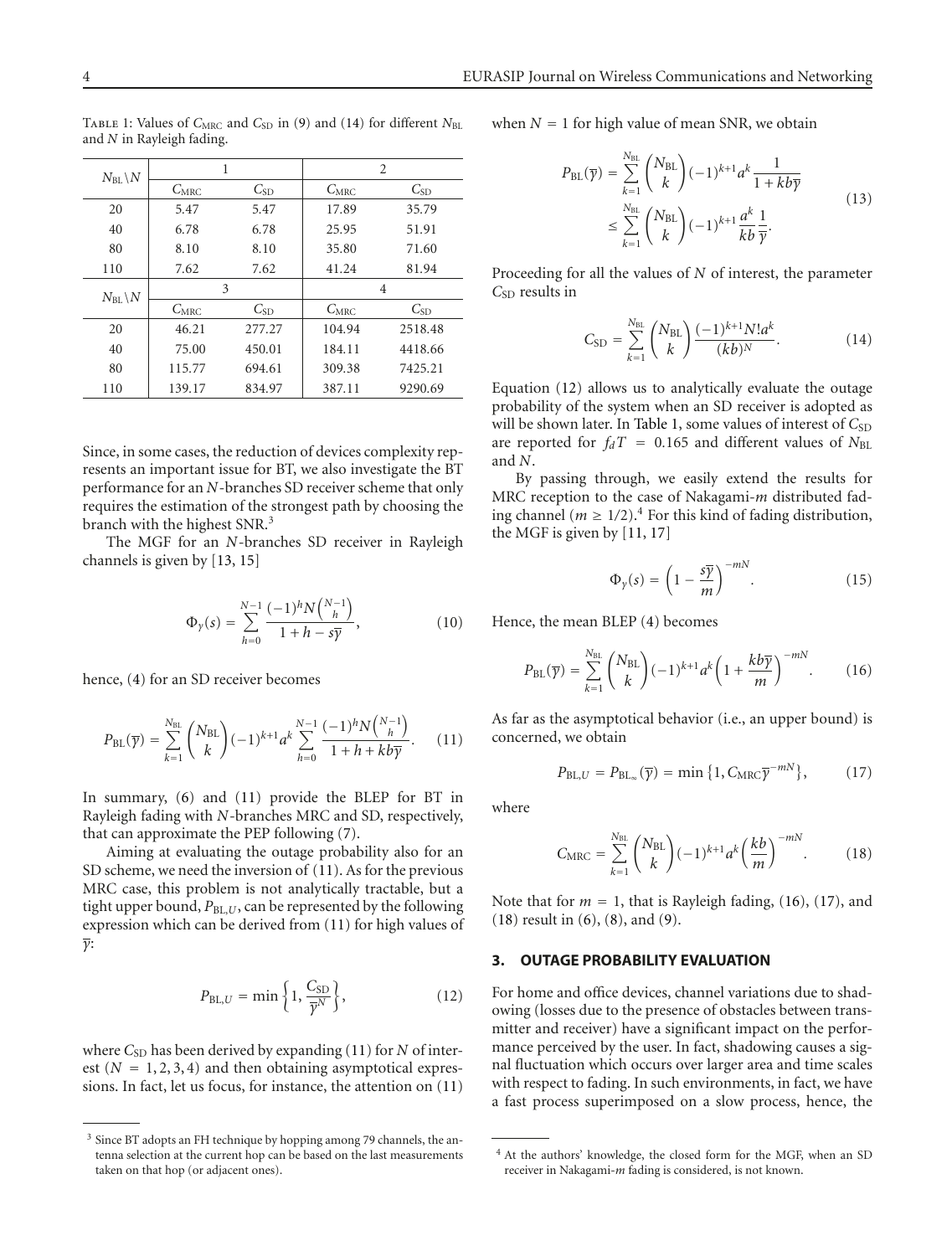mean BLEP (or PEP) alone is not sufficient to describe the system performance and the link quality.

As an example, for a mobile terminal the coherence time of the fast fading is inversely proportional to the maximum Doppler frequency [\[18](#page-7-14)]: with a carrier frequency of 2*.*4 GHz, the coherence time is about 27 milliseconds for a mobile speed of 3 Km/h. On the other hand, the coherence time of the shadowing is proportional to the coherence distance (e.g., some tens of meters in urban area [\[19\]](#page-7-15)). Assuming a coherence distance of 10 m, this results in a coherence time of about 12 seconds at 3 Km/h. Note that the coherence time of the fast fading can be an order of magnitude smaller than the coherence time of the shadowing. In such a scenario, a significant figure of merit related to the slow variations of the channel and useful to evaluate the system performance also in term of maximum distance coverage, is represented by the packet error outage (PEO).

Note that PEO represents a form of quality of service (QoS)-based outage probability when the QoS of interest is the PEP instead of the BEP usually considered for digital wireless communications [\[7\]](#page-7-5).

Hence, the outage probability adopted here is an appropriate figure of merit to describe the performance of a digital mobile radio system, where *γ* also varies, due to shadowing, at a rate much slower than fading.

We aim at evaluating the impact of the adoption of multiple antennas at the receiver side on the BT useful range of coverage, taking into account a more complete channel model which considers also the possible presence of obstacles (e.g., walls, in the reported example).

The PEO, defined as the probability that the mean PEP exceeds a maximum tolerable level PEP*-*, is given by

$$
P_o = \mathbb{P}\{ \text{PEP} > \text{PEP}^{\star} \}.
$$
 (19)

Hence, by considering the asymptotical behavior of the PEP in Rayleigh channel, that is a tight upper bound for the PEP of interest, we obtain an upper bound for the PEO as given by

$$
P_o \le P_{o,U} = \mathbb{P}\{C\overline{\gamma}^{-N} > \text{PEP}^{\star}\} = \mathbb{P}\left\{\overline{\gamma}^N < \frac{C}{\text{PEP}^{\star}}\right\},\tag{20}
$$

being  $P_{o,U}$  the upper bound of PEO derived by [\(8\)](#page-2-4) or by [\(12\)](#page-3-4) and *C* corresponds to *C<sub>MRC</sub>* or to *C<sub>SD</sub>* in case of an MRC or an SD receiver, respectively.<sup>5</sup>

We consider the case of a shadowing environment in which  $\bar{y}$  is log-normal distributed with parameters  $\mu_{dB}$  and  $\sigma_{\text{dB}}^2$  (i.e.,  $\overline{y}_{\text{dB}} = 10 \log_{10} \overline{y}$  is a Gaussian random variable with mean value  $\mu_{dB}$  and variance  $\sigma_{dB}^2$ ) [\[20\]](#page-7-16). This is, for instance, the scenario of an indoor environment when a transmission occurs from a room to another (and the shadowing is caused by the walls) or the channel in a motorway when two vehicles communicates during a queue or the attenuated propagation

due to people moving. Hence, the upper bound of the PEO results in

$$
P_o \le \mathbb{P}\bigg\{\overline{\gamma}_{\text{dB}} < \frac{10}{N}\log_{10}\frac{C}{\text{PEP}^{\star}}\bigg\}.\tag{21}
$$

Defining  $\overline{y}_{dB}^{\star} = (10/N) \log_{10}(C/PEP^{\star})$ , as the SNR giving the PEP equal to PEP<sup>\*</sup>, we obtain the following upper bound for the PEO:

<span id="page-4-1"></span>
$$
P_o \le P_{o,U} = \frac{1}{2} \text{erfc}\left(\frac{\mu_{\text{dB}} - \overline{\gamma}_{\text{dB}}^*}{\sqrt{2}\sigma_{\text{dB}}}\right),\tag{22}
$$

where erfc is the complementary error function.

In addition, for a fixed requirement on the PEO we can obtain from [\(22\)](#page-4-1) the required value of  $\mu_{dB}$  corresponding to the median value of the SNR on each branch which plays an important role in the link-budget evaluation for system design, as will be shown later.

#### <span id="page-4-0"></span>**4. NUMERICAL RESULTS**

In this section, we present the results related to a BT system, hence with parameters *a* and *b* related to  $f_dT = 0.165$  (permitted by the specification [\[2](#page-7-2)]). These results are in terms of the mean BLEP for *N*-branches MRC and SD in Rayleigh fading ( $m = 1$ ), when varying the block length  $N_{BL}$  and the diversity order *N*. However, it is possible to investigate different values of  $f_dT$ , even outside the BT specifications, considering a general GFSK system with parameters (*a*, *b*) proposed in [Section 2.](#page-1-0)

### *4.1. Block error probability (BLEP) and packet error outage (PEO)*

In [Figure 2,](#page-5-0) the mean BLEP is reported as a function of the mean branch-SNR in the case of MRC with 1 and 2 branches  $(N = 1, 2)$  and  $f_dT = 0.165$ . Different values of the block length,  $N_{BL}$ , are considered, such as  $N_{BL} = 20, 40, 80, 120$ . As an example, the case  $N_{BL} = 120$  meets the BT specifications for the fully loaded DH1 packets. As can be observed the performance is more affected by the diversity order than by the block length (i.e., the payload length).

[Figure 3](#page-5-1) shows the BLEP (continuous line) for MRC with different diversity orders *N* as a function of  $\overline{\gamma}$  with  $N_{BL}$  = 120 and  $f_dT = 0.165$ . The asymptotical behavior [\(8\)](#page-2-4) is also reported (dashed line) showing a good agreement for BLEP of interest.

For actual BT equipped laptops, where several integrated antennas could be placed in the back of the laptop screen, at least an extended communication range is expected by increasing *N*. On the other hand, a great number of branches could be expensive and complex for an MRC receiver (because of the number of channel estimators). Having this in mind, the case of *N*-branches SD receiver is investigated in [Figure 4,](#page-5-2) where the BLEP as a function of the mean branch-SNR for  $f_dT = 0.165$ ,  $N_{BL} = 120$ , and different number of branches *N* is shown. We can observe that also with an SD receiver the gain obtained in terms of SNR with respect to BT without diversity is still significant even obtained with a simpler receiver structure. The difference in the performance

<sup>5</sup> For an MRC receiver, the results can be extended to a Nakagami-*m* chan-nel considering the upper-bound given by [\(17\)](#page-3-6);  $P_o \leq P_{o,U} = \mathbb{P}\{C\overline{\gamma}^{-mN} >$  $PEP^{\star}$  } =  $\mathbb{P}\{\overline{\gamma}^{mN} < C/PEP^{\star}\}.$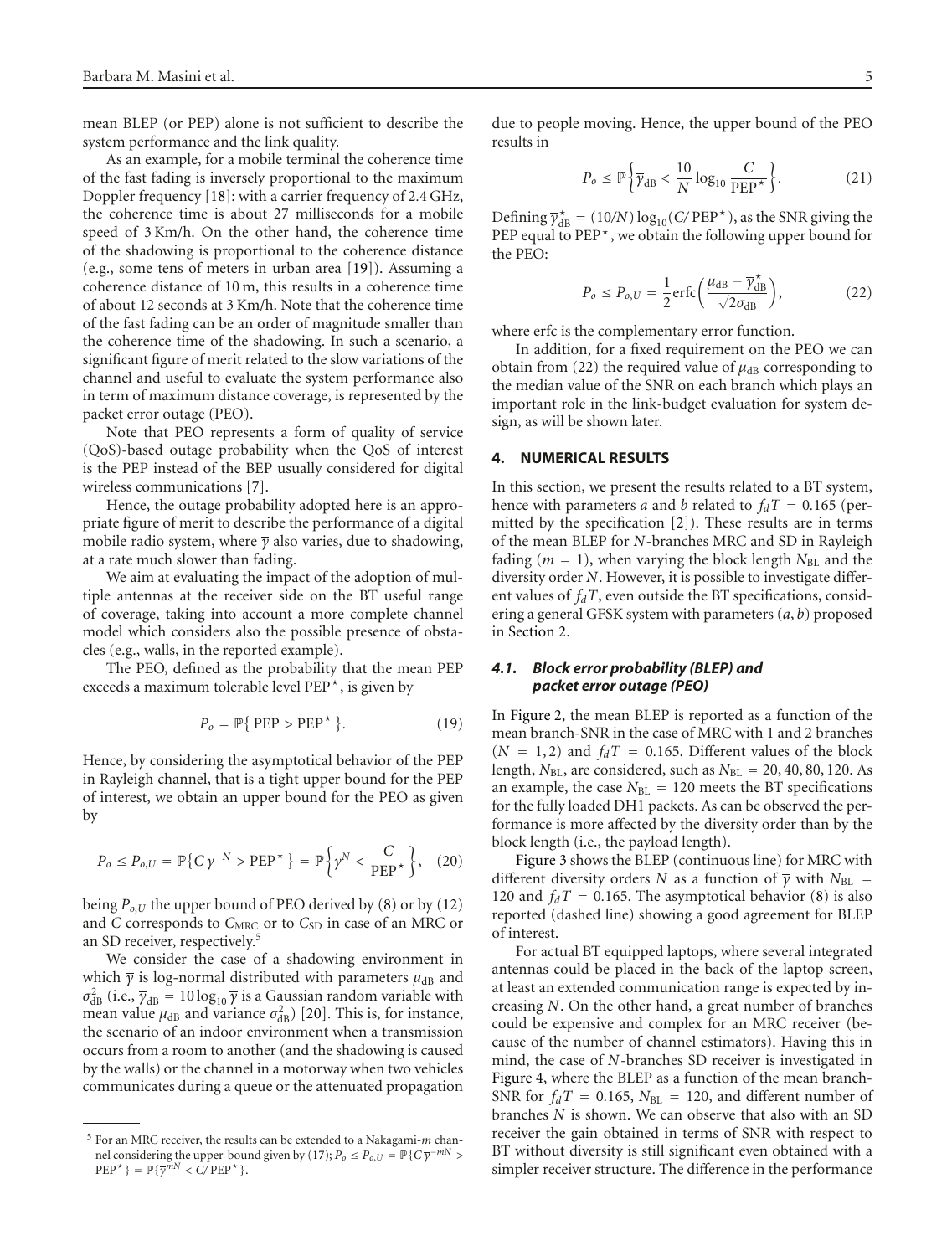

<span id="page-5-0"></span>Figure 2: Mean block error probability versus *γ* when an MRC receiver is considered, for  $f_dT = 0.165$  in cases of one branch and two branches for different values of *N*<sub>BL</sub>.



<span id="page-5-1"></span>FIGURE 3: Mean block error probability and its asymptotical behavior versus  $\bar{y}$  with an MRC receiver, for  $f_dT = 0.165$  varying the number of branches *N*.

with respect to the adoption of MRC can be investigated by comparing Figures [3](#page-5-1) and [4.](#page-5-2)

Figures [5](#page-6-1) and [6](#page-6-2) show the upper bound of the PEO as a function of the median SNR  $\mu_{dB}$  in the case of MRC and SD receivers, respectively. The results are presented for different diversity orders *N* having fixed PEP<sup> $\star$ </sup> = 10<sup>-2</sup>,  $f_dT$  = 0*.*165 and for two different payload lengths (20, dotted line,



<span id="page-5-2"></span>Figure 4: Mean block error probability and its asymptotical behavior versus  $\overline{\gamma}$  for an SD receiver when  $f_dT = 0.165$  varying the number of branches *N*.

and 120, continuous line) with  $\sigma_{dB} = 3$  (a typical shadowing parameter value for an indoor environment [\[21](#page-7-17)]). Here, the performance improvement due to the adoption of MRC technique can be observed. In addition, the figures show that now the impact of the block length on the PEO is more significant than on the BLEP.

Focusing, for instance, the attention on [Figure 5](#page-6-1) (the same conclusions can be derived, however, from [Figure 6\)](#page-6-2), it is possible to obtain the relation between the number of branches and the required median SNR having fixed a target PEO: the adoption of two branches instead of one allows a reduction of about 11 dB in the link-budget having fixed 1% of outage and  $N_{BL} = 120$ .<sup>6</sup>

# *4.2. Impact of multiple antennas on the system coverage*

Let us consider the following free path loss dependence on the distance *d* at 2*.*4 GHz according to [\[22\]](#page-7-18):

$$
FPL(d)[dB] = 40 + 35 \log_{10} d. \tag{23}
$$

Considering also the presence of walls, the propagation loss between the transmitter and the receiver becomes

$$
PL(d)[dB] = FPL(d) + nAwall, \t(24)
$$

where  $A_{wall}$  is the signal attenuation in dB due to the presence of a wall and *n* is the number of walls encountered by the signal.

<sup>&</sup>lt;sup>6</sup> Note that when  $N = 3$  and  $N_{BL} = 20$  bit, the performance in terms of  $P_{o,U}$  coincides with the case  $N = 4$  and  $N_{BL} = 120$ .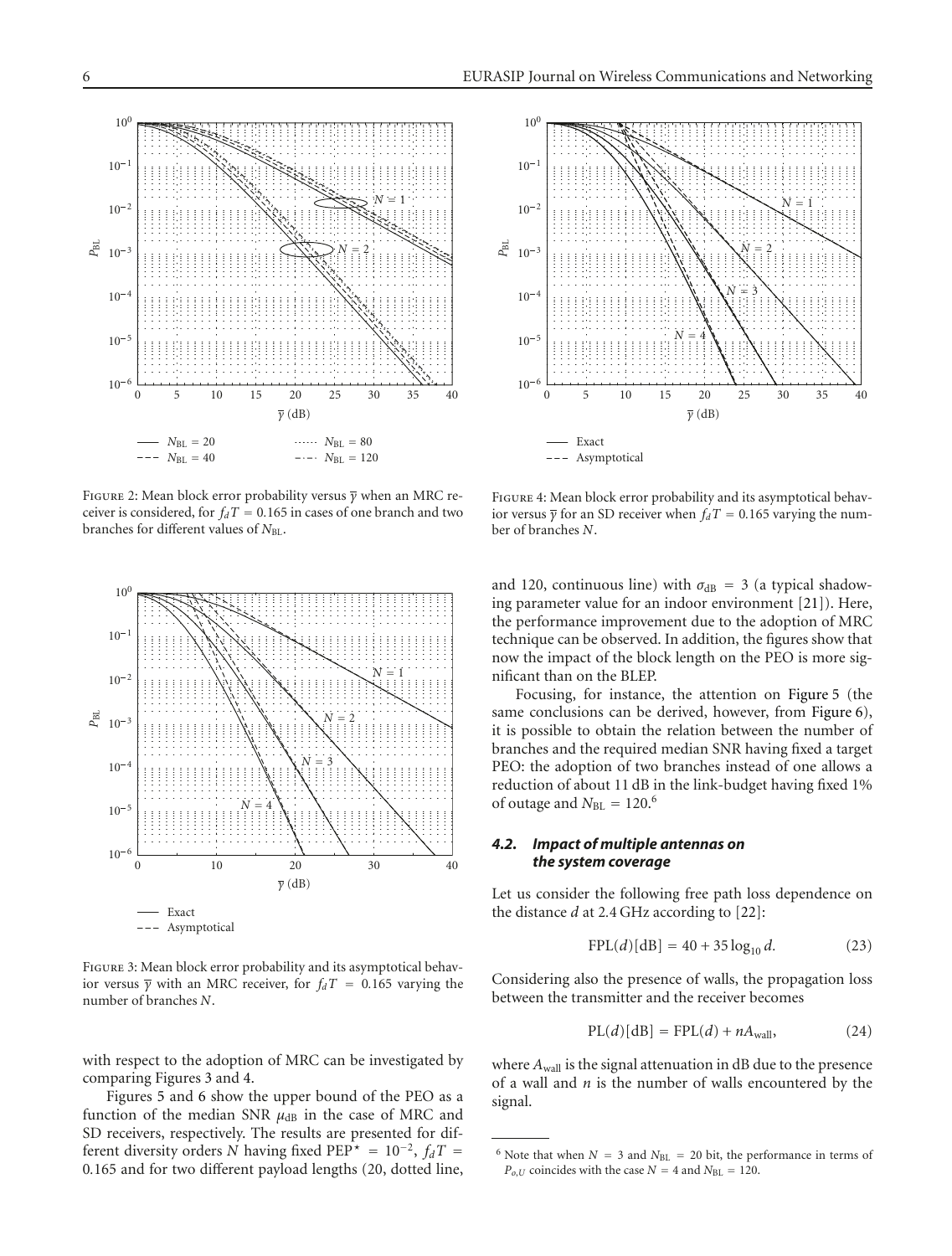

<span id="page-6-1"></span>FIGURE 5: Upper bound on the packet error outage versus  $\mu_{dB}$  with an MRC receiver for  $f_dT = 0.165$  varying the number of branches *N* and the block length giving PEP<sup> $\star$ </sup> = 10<sup>-2</sup>.



<span id="page-6-2"></span>FIGURE 6: Upper bound on the packet error outage versus  $μ_{dB}$  with an SD receiver for  $f_dT = 0.165$  varying the number of branches *N* and the block length giving  $PEP^* = 10^{-2}$ .

Let us assume that both the transmitting and receiving antennas gains are 3 dB (e.g., a patch antenna gain) and that the antenna connections cause an attenuation of 1 dB each; thus, for a receiver noise figure of 3 dB, it is possible to derive the maximum distance between transmitter and receiver for a given value of  $\mu$ <sub>dB</sub>, that is for a given outage value and for a given transmitted power.

<span id="page-6-3"></span>Table 2: MRC and SD reception: maximum distance [meters] between transmitter and receiver versus the number of branches for two values of outage (10−1, 10−2) giving PEP*-* <sup>=</sup> 10−<sup>2</sup> with transmitted power  $P_e = 0$  dBm.

| N            | No walls        |                 |  |  |
|--------------|-----------------|-----------------|--|--|
|              | $P_o = 10^{-1}$ | $P_o = 10^{-2}$ |  |  |
| $\mathbf{1}$ | 16              | 13              |  |  |
| 2, MRC       | 33              | 27              |  |  |
| 2, SD        | 30              | 24              |  |  |
| 3, MRC       | 44              | 36              |  |  |
| 3, SD        | 37              | 29              |  |  |
| 4, MRC       | 51              | 42              |  |  |
| 4, SD        | 44              | 33              |  |  |
| $\cal N$     | 1 wall          |                 |  |  |
|              | $P_o = 10^{-1}$ | $P_o = 10^{-2}$ |  |  |
| $\mathbf{1}$ | 11              | 8               |  |  |
| 2, MRC       | 22              | 18              |  |  |
| 2, SD        | 20              | 16              |  |  |
| 3, MRC       | 29              | 24              |  |  |
| 3, SD        | 25              | 20              |  |  |
| 4, MRC       | 35              | 28              |  |  |
| 4, SD        | 29              | 22              |  |  |
|              | 2 walls         |                 |  |  |
|              | $P_o=10^{-1}$   | $P_o = 10^{-2}$ |  |  |
| $\mathbf{1}$ | 7               | 6               |  |  |
| 2, MRC       | 15              | 12              |  |  |
| 2, SD        | 13              | 11              |  |  |
| 3, MRC       | 20              | 16              |  |  |
| 3, SD        | 17              | 13              |  |  |
| 4, MRC       | 23              | 19              |  |  |
| 4, SD        | 20              | 15              |  |  |

[Table 2](#page-6-3) shows the maximum distance between transmitter and receiver as a function of the number of branches when 0, 1, and 2 walls are present introducing an attenuation  $A_{\text{wall}} = 6$  dB [\[23\]](#page-7-19). The results refer to two different values of outage (i.e.,  $10^{-1}$  and  $10^{-2}$ ) for a given PEP<sup>\*</sup> =  $10^{-2}$  when BT transmits with a power of 0 dBm, that is the minimum nominal power allowed by specification [\[2\]](#page-7-2).

As can be noted, the presence of walls in general drastically reduces the coverage. However, 2–3 receiving antennas with simple SD reception are sufficient to extend the maximum distance to values close to those achievable in absence of walls using 1 receiving antenna. Hence, the range extension allowed by diversity techniques is quite remarkable.

# <span id="page-6-0"></span>**5. CONCLUSIONS**

In this paper, we addressed the performance evaluation of bluetooth packet transmission, in terms of mean block error probability (BLEP) and outage probability, when diversity reception is adopted in fading and shadowing channels. We firstly derived a tight parametric exponential approximation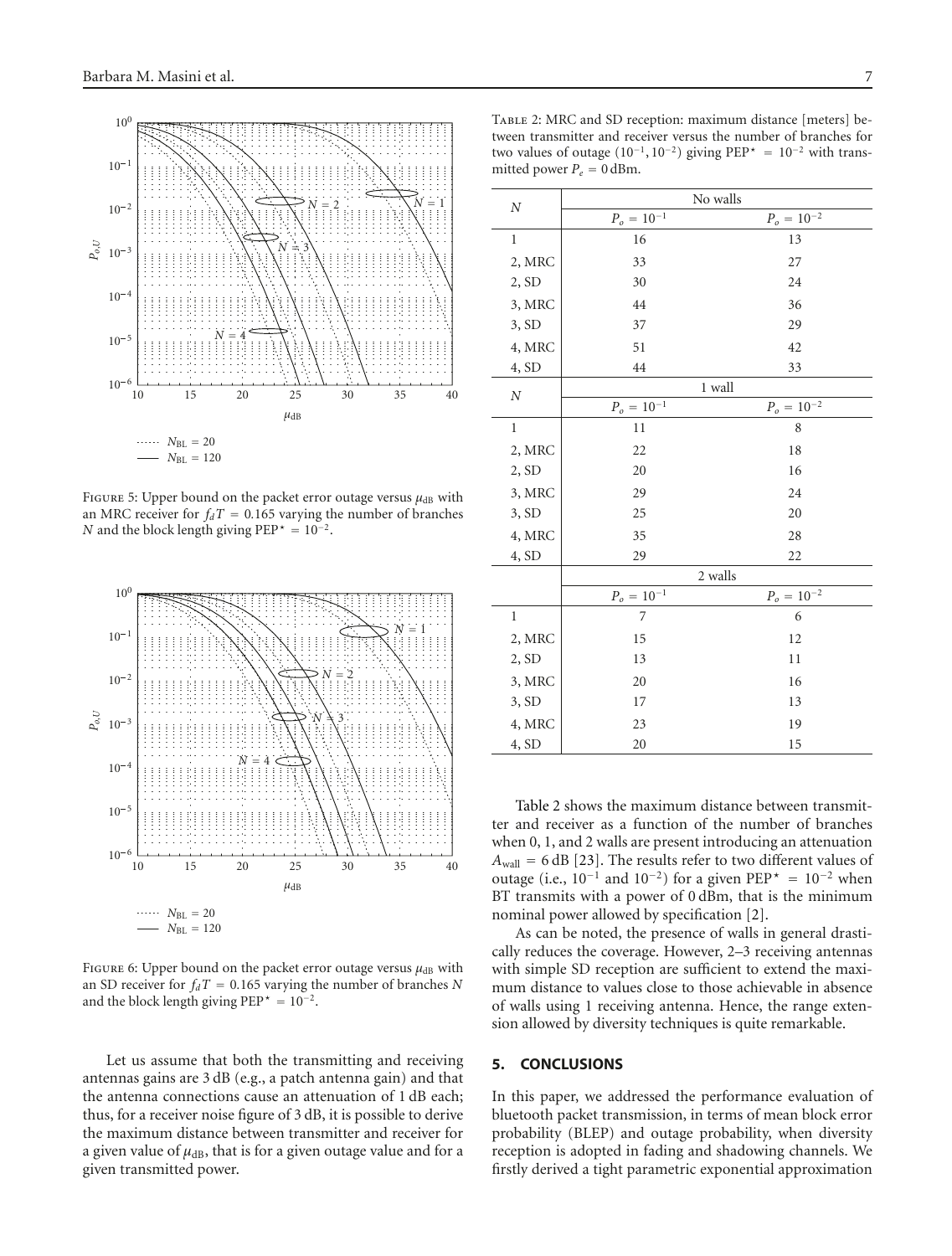for the bit error probability in additive white Gaussian noise depending on GFSK modulation parameters within BT standard. Then, starting from this expression we derived the mean BLEP when DH data packets are transmitted in fading channels and different diversity reception techniques are adopted, such as selection diversity (SD) and maximal ratio combining (MRC). In particular, the impact of the diversity order and combining techniques on the BLEP has been shown. Then, we derived a tight bound on the BLEP for MRC and SD useful to derive the packet error outage, a significative figure of merit in the presence of slow variations of the channel due to shadowing. Our results allow the evaluation of performance and coverage increasing due to the adoption of diversity techniques.

# **ACKNOWLEDGMENTS**

The authors would like to thank Professor Oreste Andrisano for helpful discussions and for letting them perform their research activity in a very fruitful environment; Professor Marco Chiani and Moe Z. Win for helpful discussions. This work was supported by the VICOM project funded by MIUR.

#### <span id="page-7-1"></span><span id="page-7-0"></span>**REFERENCES**

- [1] [http://www.vicom-project.it/.](http://www.vicom-project.it/)
- <span id="page-7-2"></span>[2] "Specification of the Bluetooth System. Core, Version 1.0 B," [http://www.bluetooth.com.](http://www.bluetooth.com)
- [3] S. Zuerbes, W. Stahl, K. Matheus, and J. Haartsen, "Radio network performance of Bluetooth," in *Proceedings of IEEE International Conference on Communications (ICC '00)*, vol. 3, pp. 1563–1567, New Orleans, La, USA, June 2000.
- [4] J. C. Haartsen, "The Bluetooth radio system," *IEEE Personal Communications*, vol. 7, no. 1, pp. 28–36, 2000.
- <span id="page-7-3"></span>[5] G. Pasolini, M. Chiani, and R. Verdone, "Performance evaluation of a Bluetooth-based WLAN adopting a polling protocol under realistic channel conditions," *International Journal of Wireless Information Networks on "Mobile Ad Hoc Networks (MANETs): Standards, Research, Applications"*, vol. 9, no. 2, pp. 141–153, 2002.
- <span id="page-7-4"></span>[6] O. Andrisano, V. Tralli, and R. Verdone, "Millimeter waves for short-range multimedia communication systems," *Proceedings of the IEEE*, vol. 86, no. 7, pp. 1383–1401, 1998.
- <span id="page-7-5"></span>[7] A. Conti, M. Z. Win, M. Chiani, and J. H. Winters, "Bit error outage for diversity reception in shadowing environment," *IEEE Communications Letters*, vol. 7, no. 1, pp. 15–17, 2003.
- <span id="page-7-6"></span>[8] A. Conti, D. Dardari, G. Pasolini, and O. Andrisano, "Bluetooth and IEEE 802.11b coexistence: analytical performance evaluation in fading channels," *IEEE Journal on Selected Areas in Communications*, vol. 21, no. 2, pp. 259–269, 2003.
- <span id="page-7-7"></span>[9] A. Conti, D. Dardari, B. M. Masini, and G. Pasolini, "On Bluetooth performance with diversity reception in fading channels," in *Proceedings of the 15th IEEE International Symposium on Personal, Indoor and Mobile Radio Communications (PIMRC '04)*, vol. 2, pp. 895–899, Barcelona, Spain, September 2004.
- <span id="page-7-8"></span>[10] A. Soltanian and R. E. Van Dyck, "Performance of the Bluetooth system in fading dispersive channels and interference," in *Proceedings of IEEE Global Telecommunications Conference (GLOBECOM '01)*, vol. 6, pp. 3499–3503, San Antonio, Tex, USA, November 2001.
- <span id="page-7-9"></span>[11] M. K. Simon and M.-S. Alouini, *Digital Communication over Fading Channels: A Unified Approach to Performance Analysis*, Wiley-Interscience, New York, NY, USA, 1st edition, 2000.
- [12] M. Z. Win and J. H. Winters, "Virtual branch analysis of symbol error probability for hybrid selection/maximal-ratio combining in Rayleigh fading," *IEEE Transactions on Communications*, vol. 49, no. 11, pp. 1926–1934, 2001.
- <span id="page-7-11"></span>[13] M.-S. Alouini and M. K. Simon, "An MGF-based performance analysis of generalized selection combining over Rayleigh fading channels," *IEEE Transactions on Communications*, vol. 48, no. 3, pp. 401–415, 2000.
- [14] Y. Ma and C. C. Chai, "Unified error probability analysis for generalized selection combining in Nakagami fading channels," *IEEE Journal on Selected Areas in Communications*, vol. 18, no. 11, pp. 2198–2210, 2000.
- <span id="page-7-10"></span>[15] M. Z. Win, R. K. Mallik, and G. Chrisikos, "Higher order statistics of antenna subset diversity," *IEEE Transactions on Wireless Communications*, vol. 2, no. 5, pp. 871–875, 2003.
- <span id="page-7-12"></span>[16] A. Conti, M. Z. Win, and M. Chiani, "On the inverse symbolerror probability for diversity reception," *IEEE Transactions on Communications*, vol. 51, no. 5, pp. 753–756, 2003.
- <span id="page-7-13"></span>[17] R. K. Mallik and M. Z. Win, "Analysis of hybrid selection/ maximal-ratio combining in correlated Nakagami fading," *IEEE Transactions on Communications*, vol. 50, no. 8, pp. 1372– 1383, 2002.
- <span id="page-7-14"></span>[18] T. S. Rappaport, *Wireless Communications: Principles and Practice*, Prentice Hall, Englewood Cliffs, NJ, USA, 1996.
- <span id="page-7-15"></span>[19] M. Gudmundson, "Correlation model for shadow fading in mobile radio systems," *IEE Electronics Letters*, vol. 27, no. 23, pp. 2145–2146, 1991.
- <span id="page-7-16"></span>[20] V. Erceg, L. J. Greenstein, S. Y. Tjandra, et al., "An empirically based path loss model for wireless channels in suburban environments," *IEEE Journal on Selected Areas in Communications*, vol. 17, no. 7, pp. 1205–1211, 1999.
- <span id="page-7-17"></span>[21] K.-W. Yip and T.-S. Ng, "Impact of power control and lognormal shadowing on the mean transmit power of Bluetooth devices," *IEEE Communications Letters*, vol. 7, no. 2, pp. 58–60, 2003.
- <span id="page-7-18"></span>[22] G. J. M. Janssen, P. A. Stigter, and R. Prasad, "Wideband indoor channel measurements and BER analysis of frequency selective multipath channels at 2.4, 4.75, and 11.5 GHz," *IEEE Transactions on Communications*, vol. 44, no. 10, pp. 1272– 1288, 1996.
- <span id="page-7-19"></span>[23] J. C. Stein, "Indoor Radio WLAN Performance Part II: Range Performance in a Dense Office Environment," Harris Semiconductor, Intersil, Palm Bay, Fla, USA.

**Barbara M. Masini** received the Dr.Ing. degree (with honors) in telecommunications engineering and the Ph.D. degree in electronic engineering, computer science, and telecommunications, both from the University of Bologna, Bologna, Italy, in 2001 and 2005, respectively. In 2002, she joined the Department of Electronics, Informatics, and Systems at the University of Bologna to develop her research activity in the area of



wireless communications. Since 2005, she is with the Institute for Electronics and for Information and Telecommunications Engineering (IEIIT), Research Unit of Bologna of the National Research Council (CNR) working on wireless transmission techniques. Her research interests include short-range wireless communications,